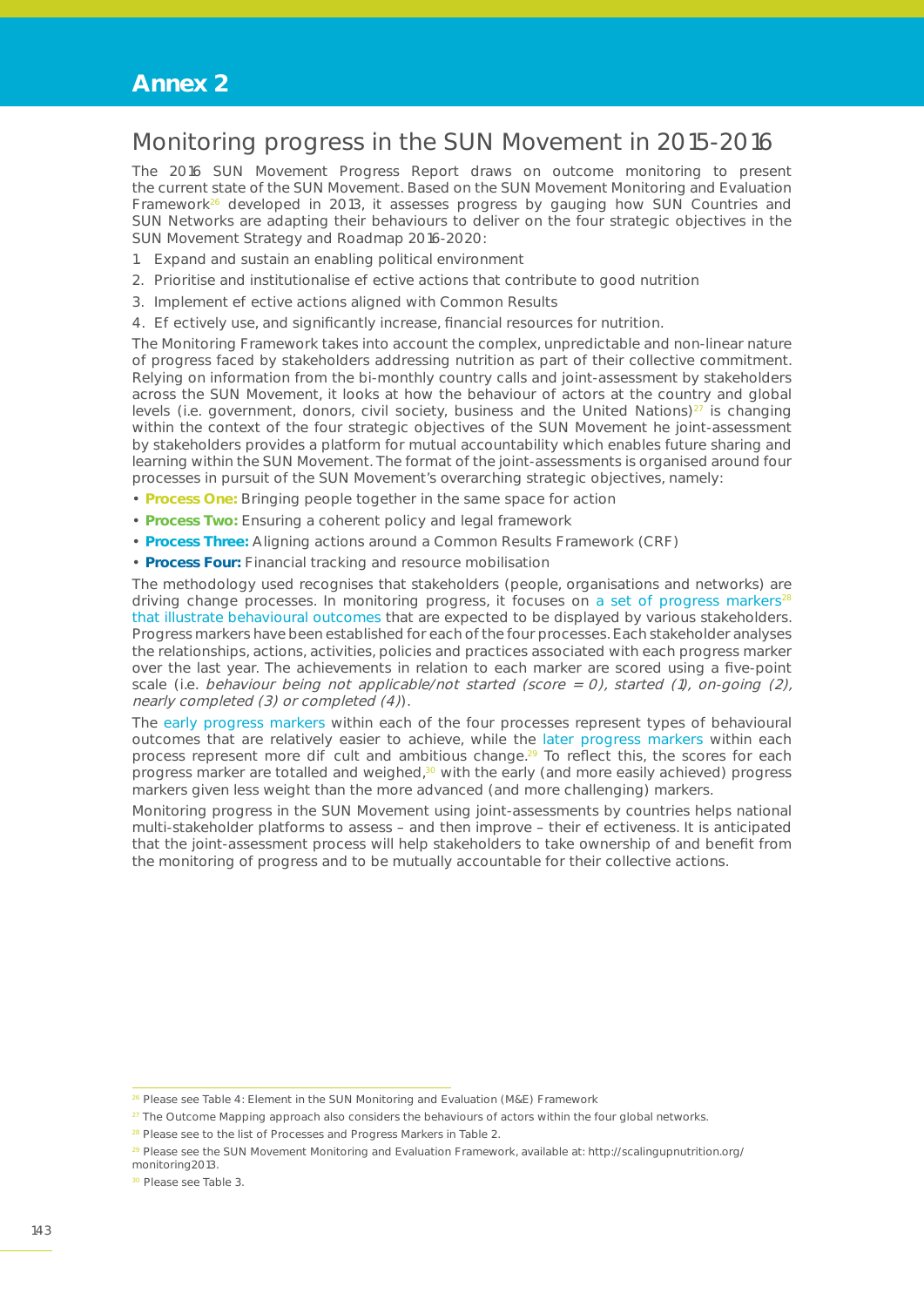Assessing progress in the SUN Movement is country-led with the support of the SUN Movement Secretariat and SUN Networks. By July 2016, 45 SUN Countries<sup>31</sup> had undertaken their selfassessments. 27 of these countries have undertaken the same self or joint-assessment exercise the last three years (2014, 2015 and 2016).

The title of the monitoring exercise for 2016, has changed from self-assessment to jointassessment, noting that it is a collective exercise focusing on joint reflection and joint priorities for the future. The progress markers for this exercise have been adjusted to focus more on implementation and results, while maintaining comparability of scores, over time, for each country. The new progress marker in Process 2 (PM2.3) combines two individual progress markers from the previous self-assessment exercise in 2015 (PM 2.3 and PM 2.4).

The results of the joint-assessment reports are summarised in the Country Profiles of this report. All SUN Countries are encouraged to undertake the joint-assessment exercise with the valuable contributions of all stakeholders involved in the Movement to gain a comprehensive overview of progress achieved. The Country Profiles of the 2016 SUN Movement Annual Progress Report aim to showcase the in-country transformations in the levels of behaviour by the various actors, in their e orts to scale-up nutrition that can be expected as the SUN Movement evolves over a period of time. For this reason, SUN Countries which were unable to undertake the jointassessment exercise this year are presented as profiles without this data. The countries that joined the SUN Movement within the last year are a part of this year's individual Country Profiles. While progress in the Movement has been monitored since 2012, until 2014, assessments for each strategic objective were based on information from the bi-monthly country calls. This report shows assessments for 2014-2016, given the same methodology i.e. joint-assessments by in-country stakeholders, supplemented by information from the Budget Analysis Exercise.

# Key messages from the 2016 monitoring

Observations of emerging overall patterns of change have relevance for the SUN Movement as a whole and are highlighted in this report. To understand the current state of the SUN Movement for 2016, analysis is based on the mode (frequency of a particular score) for progress markers from the 45 countries as per Figure 1 below. From this, a general improvement can be seen across the SUN Movement (evidenced from comparing the modes of the 27 countries that have assessments for three years – see Figure 2). Analysing information received for each of the four processes reveals that:

For **Process One**, the joint-assessment reports indicate that dievent stakeholders are engaging more within their multi-stakeholder platform (MSP). Particularly, the SUN quarterly country calls create an opportunity for in-country stakeholders to meet and contribute regularly. The results also show that countries that have been in the Movement for the past five years have made more gains in coordination compared to countries that have been in the Movement for a year or close to two years. Results for this Process progressed a great deal between 2014 and 2015 but less so in 2016. Therefore, even if the score is the highest of the four processes, the Movement must continue to support the coordination and functioning of the platform and that dieferent actors are engaging more within their MSP. Indeed, we observe a good progression for all the progress marker (scored 3 in 2016) and general improvement in the understanding of the need for a MSP. Only progress marker 1.4. is scored 2. This progress marker looks at the capacity of the multi-stakeholder platform, as a whole, to be accountable for collective results. It implies that constituencies within the MSP are capable to track and report on their own contributions and achievements. The Movement needs to continue to support this work.

On **Process Two**, more countries are increasingly advocating to influence the development, updating and dissemination of nutrition-relevant policies and legislation. With strong legal frameworks in place, countries are working on ensuring they are enforced. This Process is progressing slowly, given that legislation takes a long time before being updated and policies are also often revised in cycles over a period of time. In the Figure 2, progress marker 2.5 decreased compared to 2015. That can be attributed to the fact that supporting documentation was requested to complement the score provided and that a minimum requirement guideline was provided for scoring.

2016 SUN Movement

Annual Progress Report

2016 SUN Movement Annual Progress Repor

<sup>&</sup>lt;sup>31</sup> Please see the full list of countries and data points in Table 1.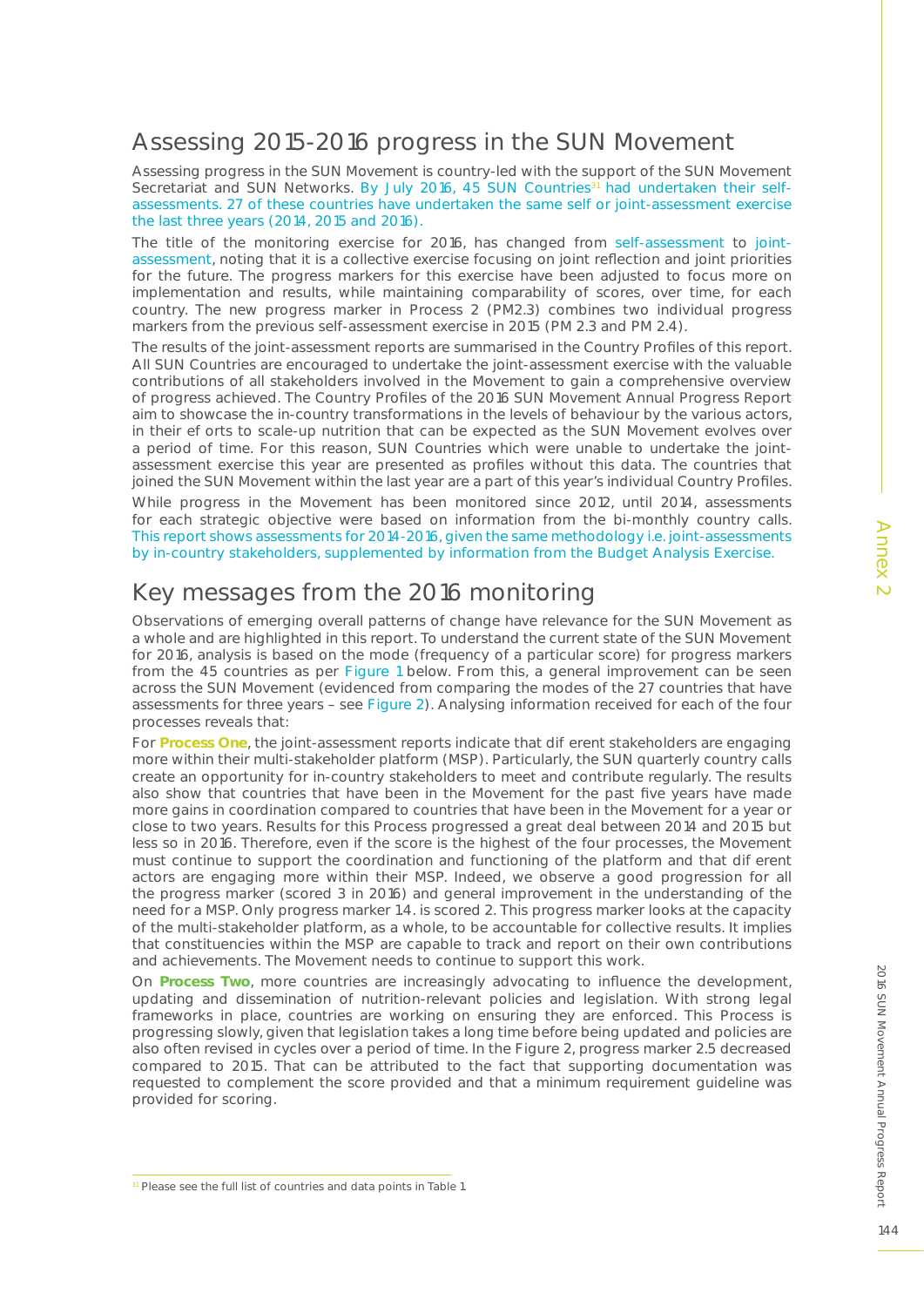For **Process Three**, there is a general improvement in the understanding of the need for Common Results Frameworks (CRF) and the Movement has supported countries in their development. This is evidenced by the increase in the number of countries showing improvements in most of the progress markers for Process 3 (Align existing actions, translate policy and legal framework into a CRF and for 3 progress markers for which there was a call for acceleration (organise, manage and monitor implementation of the CRF and evaluate implementation of actions). There is, however, a need to improve joint monitoring and evaluation of the implementation of the actions through progress marker 3.4 (monitoring of priority actions that is to say on how information systems are used to monitor the implementation of priority actions for improved nutrition.) and 3.5 (evaluate to sustain impact). In Figure 2, progress markers 3.3 and 3.4 decreased compared to 2015. That can be attributed to the fact that supporting documentation was requested to complement the score provided, and that a minimum requirement guideline was provided for scoring.

For **Process Four**, following the budget analysis exercise undertaken by SUN Countries in 2014 and 2015, and the continuous support towards costing the CRF, there has been a considerable improvement in ensuring the predictability of multi-year funding to sustain implementation results and nutrition impact. Consequently, the identified gaps in 2014 saw major improvements, especially on assessing financial feasibility (progress marker 4.1), track and report on financing (progress marker 4.2) and scale-up and align resources (progress marker 4.3). More work needs to be done to fully implement Process Four.

#### **FIGURE 1 PROGRESS IN THE SUN MOVEMENT:** Joint-Assessments from 45 Countries - 2016

PM 1.1: Select/develop coordinating mechanisms at country level PM 1.3: Engage within/contribute to multi-stakeholder platform (MSP) PM 1.5: Sustain political impact of the multi-stakeholder platform PM 2.1: Continuously analyse existing nutrition-relevant policies and legislations **Process 2: Ensuring a coherent policy and legal framework** PM 1.2: Coordinate internally and expand membership /engage with other actors for broader influence PM 1.4: Track, report and critically reflect on own contributions and accomplishments PM 2.2: Continuously engage in advocacy to influence the development, update and dissemination of relevant policy and legal frameworks PM 2.3: Develop or update coherent policies and legal frameworks

**Process 1: Bringing people together into a shared space for action**

PM 2.4: Operationalise / enforce the legal frameworks

PM 2.5: Track and report for learning and sustaining the policy and legislation impact

### **Process 3: Aligning actions around a common results framework**

through coordinated and harmonised in-country stakeholders efforts

PM 3.1: Align existing actions around national nutrition targets/policies

PM 3.2: Translate policy and legal frameworks into actionable Common Results Framework (CRF) for scaling up nutrition PM 3.3: Organise and implement annual priorities as per the Common Results Framework

PM 3.4: Jointly monitor priority actions as per Common Results Framework PM 3.5: Evaluate implementation of actions to understand, achieve and sustain nutrition impact

#### **Process 4: Financing tracking and resource mobilisation**

PM 4.1: Cost and assess financial feasibility

PM 4.2: Track and report on financing for nutrition

PM 4.3: Scale-up and align resources including addressing financial shortfalls

PM 4.4: Turn pledges into disbursements

PM 4.5: Ensure predictability of multi-year funding to sustain implementation results and nutrition impact

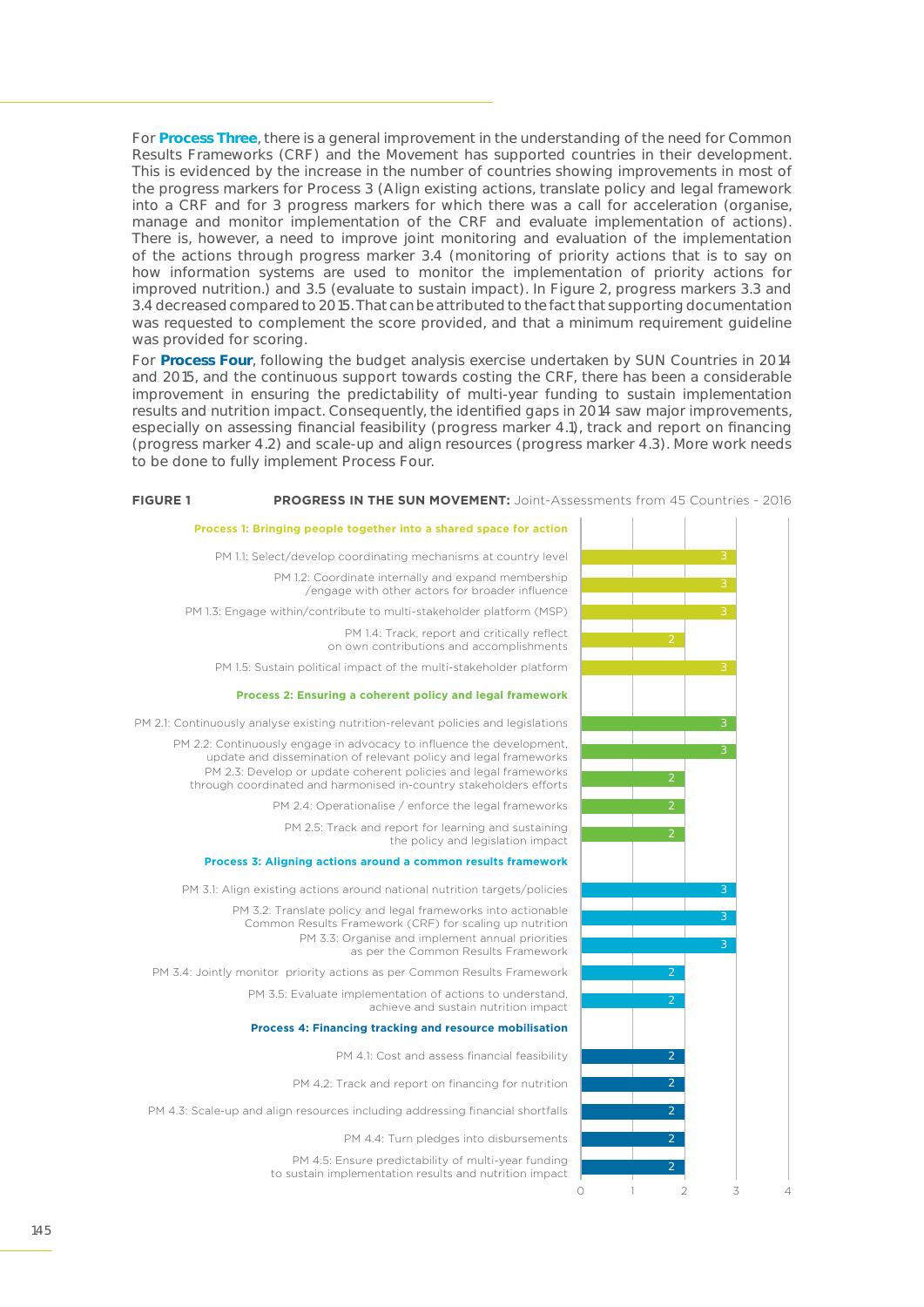#### **FIGURE 2**<sup>32</sup>

#### **Process 1: Bringing people together into a shared space for action**

PM 1.1: Select/develop coordinating mechanisms at country level

PM 1.2: Coordinate internally and expand membership /engage with other actors for broader influence

PM 1.3: Engage within/contribute to multi-stakeholder platform (MSP)

PM 1.4: Track, report and critically reflect on own contributions and accomplishments

PM 1.5: Sustain political impact of the multi-stakeholder platform

#### **Process 2: Ensuring a coherent policy and legal framework**

PM 2.1: Continuously analyse existing nutrition-relevant policies and legislations

PM 2.2: Continuously engage in advocacy to influence the development, update and dissemination of relevant policy and legal frameworks PM 2.3: Develop or update coherent policies and legal frameworks through coordinated and harmonised in-country stakeholders efforts

PM 2.4: Operationalise / enforce the legal frameworks

PM 2.5: Track and report for learning and sustaining the policy and legislation impact

### **Process 3: Aligning actions around a common results framework**

PM 3.1: Align existing actions around national nutrition targets/policies

PM 3.2: Translate policy and legal frameworks into actionable Common Results Framework (CRF) for scaling up nutrition PM 3.3: Organise and implement annual priorities as per the Common Results Framework

PM 3.4: Jointly monitor priority actions as per Common Results Framework

PM 3.5: Evaluate implementation of actions to understand, achieve and sustain nutrition impact

#### **Process 4: Financing tracking and resource mobilisation**

PM 4.1: Cost and assess financial feasibility

PM 4.2: Track and report on financing for nutrition

PM 4.3: Scale-up and align resources including addressing financial shortfalls

PM 4.4: Turn pledges into disbursements

PM 4.5: Ensure predictability of multi-year funding to sustain implementation results and nutrition impact



Analysis of the results produced through self-assessments by countries for both 2014 and 2015 and the joint-assessment for 2016 suggests that in-country stakeholders are generally more selfcritical when assessing the progress markers than the SUN Movement Secretariat has been in the previous years (2012 and 2013). SUN Country joint-assessments involve a great deal of reflection, especially on aspects of progress that cannot easily be captured from outside of a country. A joint-assessment appears to reflect the heterogeneity of the di erent actors that are involved, while external assessments, even when validated in-country, tend to reflect the perspective of the main stakeholder.

A progress marker score of between 0 and 4 is expected to indicate the presence of a particular behaviour. However, some joint-assessment scores for particular markers appear to be influenced by the value attached to it by those completing the joint-assessments. Such subjectivity



 $32$  To analyse collective progress in the SUN Movement between 2014 and 2016, the analysis compares data from 27 countries that have undertaken joint-assessments for the three years. The individual mode for Process 2: PM2.3 and PM2.4 has been combined to be presented as Process 2: PM2.3 for the years 2014 and 2015, in a bid to allow for comparisons with 2016.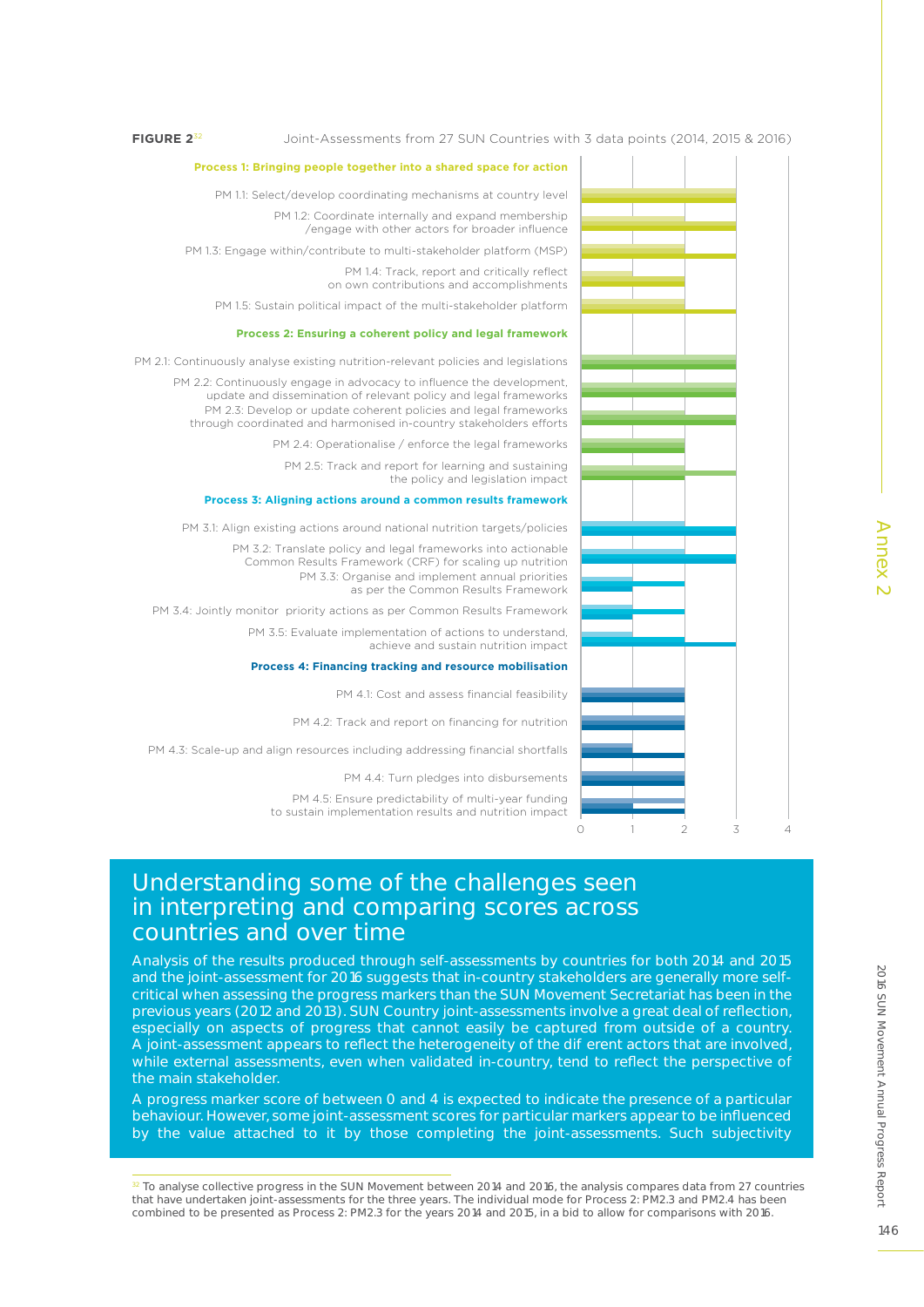is expected when the monitoring of outcomes is based on the outcome mapping approach. The assessment asks whether a particular behaviour is "starting", "on-going" or "in place": wherein those responsible for the assessment are invited to make the assessment based on their own judgments.

This implies that joint-assessment scores should not be used to compare progress between countries. But they can aid with the identification and interpretation of emerging patterns of institutional transformation within a country. Scores will still need to be interpreted with great care, given that the approach is influenced by the interplay between stakeholders, the complexity of issues being tackled and the uniqueness of each country setting. Many within the SUN Movement Network of country focal points believe that if in-country stakeholders apply the same joint-assessment approach year after year, they will be better placed to describe the challenges they face and the successes in e orts to tackle them.

|     |                                        | 2014 Self-Assessment<br><b>Reporting</b>                   | 2015 Self-Assessment<br><b>Reporting</b>    |                                    |
|-----|----------------------------------------|------------------------------------------------------------|---------------------------------------------|------------------------------------|
| 1.  | Bangladesh                             | Report submitted by country                                | Report submitted by country                 | Report submitted by country        |
| 2.  | Benin                                  | Report submitted by country                                | Report submitted by country                 | Report submitted by country        |
| 3.  | Burkina Faso                           | Report submitted by country                                | Report submitted by country                 | Report submitted by country        |
| 4.  | Burundi                                | Report submitted by country                                | Report submitted by country                 | Report submitted by country        |
| 5.  | Cameroon                               | Report submitted by country                                | Report submitted by country                 | Report submitted by country        |
| 6.  | Chad                                   | Report submitted by country                                | Report submitted by country                 | Report submitted by country        |
| 7.  | Democratic<br>Republic<br>of the Congo | Report submitted by country                                | Report submitted by country                 | Report submitted by country        |
| 8.  | Cote d'Ivoire                          | Report submitted by country                                | Report submitted by country                 | Report submitted by country        |
| 9.  | El Salvador                            | Report submitted by country                                | Report submitted by country                 | Report submitted by country        |
| 10. | Ethiopia                               | Assessed by SMS                                            | Validated narrative<br>of progress for 2015 | Report not submitted<br>by country |
| 11. | Ghana                                  | Report submitted by country                                | Report submitted by country                 | Report not submitted<br>by country |
| 12. | Guatemala                              | Report submitted by country                                | Report submitted by country                 | Report submitted by country        |
| 13. | Guinea                                 | Report submitted by country                                | Report submitted by country                 | Report submitted by country        |
| 14. | Haiti                                  | Report submitted by country                                | Validated narrative<br>of progress for 2015 | Report not submitted<br>by country |
| 15. | Indonesia                              | Report submitted by country                                | Report submitted by country                 | Report submitted by country        |
| 16. | Kenya                                  | Report submitted by country                                | Report submitted by country                 | Report submitted by country        |
| 17. | Kyrgyzstan                             | Report submitted by country                                | Report submitted by country                 | Report submitted by country        |
| 18. | Lao PDR                                | Report submitted by country                                | Report submitted by country                 | Report submitted by country        |
| 19. | Madagascar                             | Report submitted by country                                | Report submitted by country                 | Report submitted by country        |
| 20. | Malawi                                 | Report submitted by country                                | Report submitted by country                 | Report submitted by country        |
| 21. | Mali                                   | Report submitted by country                                | Validated narrative<br>of progress for 2015 | Report submitted by country        |
| 22. | Mauritania                             | Report submitted by country                                | Report submitted by country                 | Report submitted by country        |
| 23. | Mozambique                             | Report submitted by country<br>Report submitted by country |                                             | Report submitted by country        |
| 24. | Myanmar                                | Report submitted by country                                | Report submitted by country                 | Report submitted by country        |
| 25. | Namibia                                | Report submitted by country                                | Report submitted by country                 | Report submitted by country        |
| 26. | Nepal                                  | Report submitted by country                                | Validated narrative<br>of progress for 2015 | Report submitted by country        |
| 27. | Niger                                  | Report submitted by country                                | Validated narrative<br>of progress for 2015 | Report not submitted<br>by country |

### Table 1: Data analysed for the 2016 SUN Movement Annual Progress Report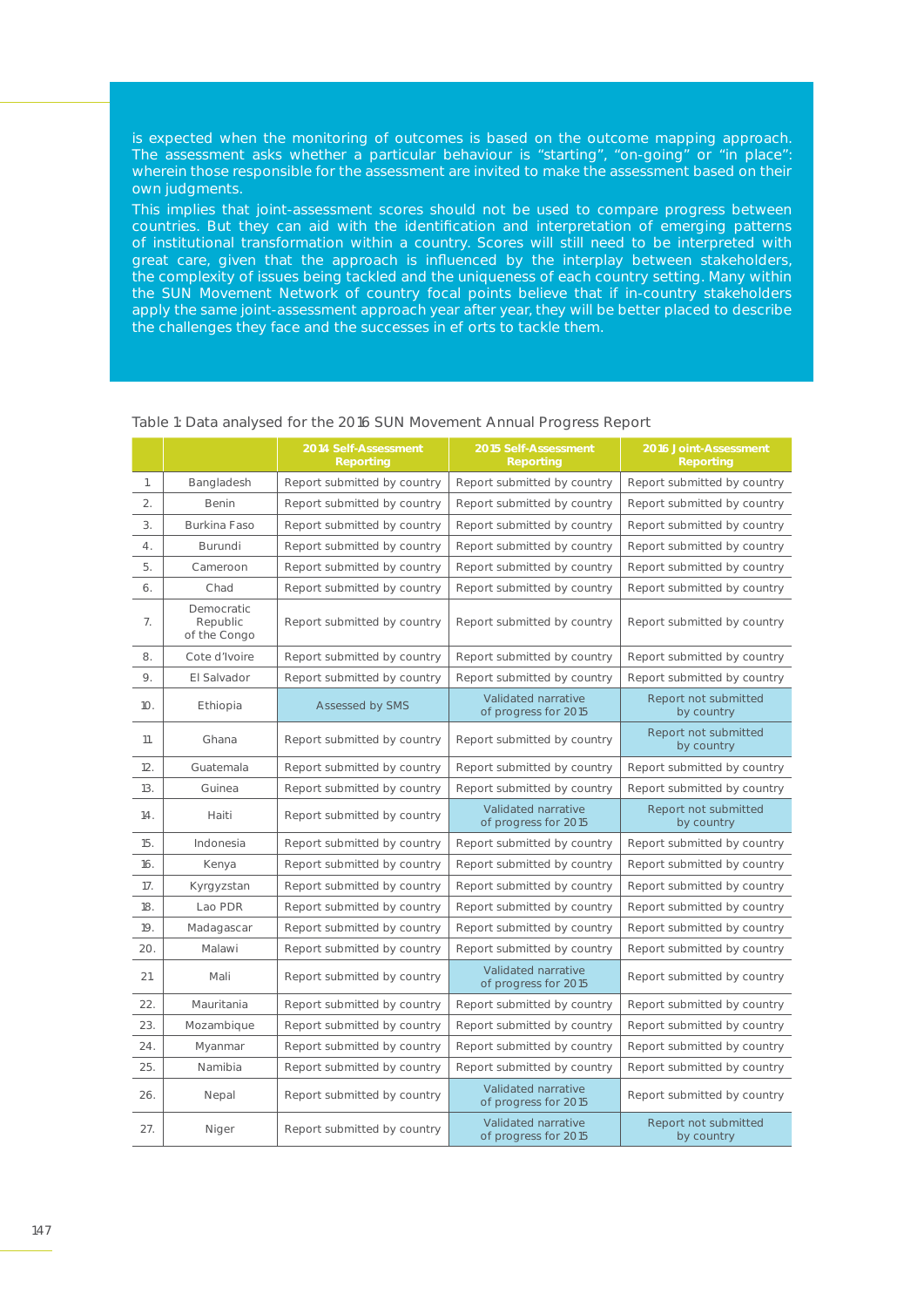|     |                  | 2014 Self-Assessment<br><b>Reporting</b>      | 2015 Self-Assessment<br><b>Reporting</b>    | 2016 Joint-Assessment<br><b>Reporting</b> |
|-----|------------------|-----------------------------------------------|---------------------------------------------|-------------------------------------------|
| 28. | Nigeria          | Report submitted by country                   | Report submitted by country                 | Report submitted by country               |
| 29. | Pakistan         | Report submitted by country                   | Report submitted by country                 | Report submitted by country               |
| 30. | Peru             | Report submitted by country                   | Report submitted by country                 | Report not submitted<br>by country        |
| 31. | Rwanda           | Report submitted by country                   | Report submitted by country                 | Report not submitted<br>by country        |
| 32. | Senegal          | Report submitted by country                   | Report submitted by country                 | Report submitted by country               |
| 33. | Sierra Leone     | Report submitted by country                   | Report submitted by country                 | Report submitted by country               |
| 34. | Sri Lanka        | Assessed by SMS                               | Report submitted by country                 | Report submitted by country               |
| 35. | Tanzania         | Report submitted by country                   | Report submitted by country                 | Report submitted by country               |
| 36. | The Gambia       | Report submitted by country                   | Validated narrative<br>of progress for 2015 | Report submitted by country               |
| 37. | Uganda           | Assessed by SMS                               | Validated narrative<br>of progress for 2015 | Report submitted by country               |
| 38. | Yemen            | Report submitted by country                   | Validated narrative<br>of progress for 2015 | Report submitted by country               |
| 39. | Zambia           | Assessed by SMS                               | Report submitted by country                 | Report submitted by country               |
| 40. | Zimbabwe         | Report submitted by country                   | Report submitted by country                 | Report submitted by country               |
|     |                  |                                               |                                             |                                           |
| 41. | Comoros          | Submitted Baseline<br>/Assessed by SMS        | Validated narrative<br>of progress for 2015 | Report not submitted<br>by country        |
| 42. | Congo            | <b>Submitted Baseline</b><br>/Assessed by SMS | Report submitted by country                 | Report submitted by country               |
| 43. | Costa Rica       | Submitted Baseline<br>/Assessed by SMS        | Report submitted by country                 | Report submitted by country               |
| 44. | Guinea-Bissau    | Submitted Baseline<br>/Assessed by SMS        | Report submitted by country                 | Report submitted by country               |
| 45. | Liberia          | Submitted Baseline<br>/Assessed by SMS        | Validated narrative<br>of progress for 2015 | Report not submitted<br>by country        |
| 46. | South Sudan      | No baseline<br>/Assessed by SMS               | Report submitted by country                 | Report submitted by country               |
| 47. | Swaziland        | Submitted Baseline<br>/Assessed by SMS        | Report submitted by country                 | Report not submitted<br>by country        |
| 48. | Tajikistan       | Submitted Baseline<br>/Assessed by SMS        | Report submitted by country                 | Report submitted by country               |
| 49. | Togo             | Submitted Baseline<br>/Assessed by SMS        | Report submitted by country                 | Report submitted by country               |
| 50. | Vietnam          | <b>Submitted Baseline</b><br>/Assessed by SMS | Report submitted by country                 | Report submitted by country               |
|     |                  |                                               |                                             |                                           |
| 51. | Botswana         | Joined SUN IN 2014 - 2015                     | Validated narrative<br>of progress for 2015 | Report submitted by country               |
| 52. | Cambodia         | Joined SUN IN 2014 - 2015                     | Report submitted by country                 | Report submitted by country               |
| 53. | Somalia          | Joined SUN IN 2014 - 2015                     | Report submitted by country                 | Report submitted by country               |
| 54. | Philippines      | Joined SUN IN 2014 - 2015                     | Validated narrative<br>of progress for 2015 | Report submitted by country               |
| 55. | Lesotho          | Joined SUN IN 2014 - 2015                     | Report submitted by country                 | Report not submitted<br>by country        |
|     |                  |                                               |                                             |                                           |
| 56. | Sudan            | Joined SUN IN 2015 - 2016                     | Joined SUN IN 2015 - 2016                   | Joined SUN IN 2015 - 2016                 |
| 57. | Papua New Guinea | Joined SUN IN 2015 - 2016                     | Joined SUN IN 2015 - 2016                   | Joined SUN IN 2015 - 2016                 |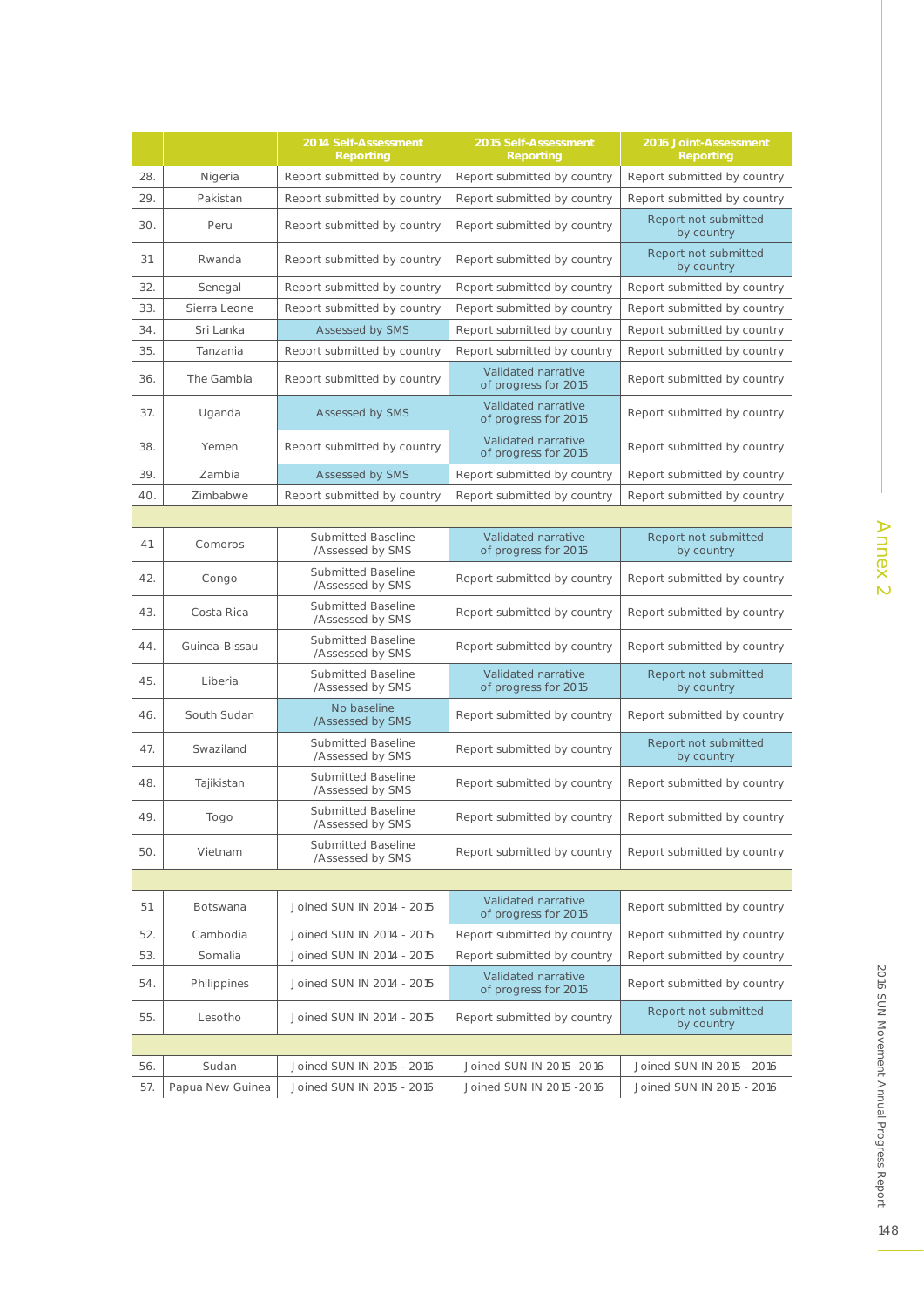## Table 2: Processes and Progress Markers for Country Joint-Assessment Reporting 2016

| Process 1: Bringing people together into a shared space for action                         |                                                                                            |  |  |
|--------------------------------------------------------------------------------------------|--------------------------------------------------------------------------------------------|--|--|
| Progress Marker (PM) 1                                                                     | Select/develop coordinating mechanisms at country level                                    |  |  |
| Progress Marker (PM) 2                                                                     | Coordinate internally and expand membership/engage with other actors for broader influence |  |  |
| Engage within/contribute to the multi-stakeholder platform (MSP)<br>Progress Marker (PM) 3 |                                                                                            |  |  |
| Progress Marker (PM) 4                                                                     | Track, report and critically reflect on own contributions and accomplishments              |  |  |
| Progress Marker (PM) 5                                                                     | Sustain political impact of the multi-stakeholder platform                                 |  |  |

| Process 2: Ensuring a coherent policy and legal framework                                           |                                                                                                                                   |  |  |
|-----------------------------------------------------------------------------------------------------|-----------------------------------------------------------------------------------------------------------------------------------|--|--|
| Progress Marker (PM) 1<br>Continuously analyse existing nutrition-relevant policies and legislation |                                                                                                                                   |  |  |
| Progress Marker (PM) 2                                                                              | Continuously engage in advocacy to influence the development, update and dissemination<br>of relevant policy and legal frameworks |  |  |
| Progress Marker (PM) 3                                                                              | Develop or update coherent policies and legal frameworks through coordinated and<br>harmonised in-country stakeholder e orts      |  |  |
| Progress Marker (PM) 4                                                                              | Operationalise/enforce the legal frameworks                                                                                       |  |  |
|                                                                                                     | Progress Marker (PM) 5 Track and report for learning and sustaining the policy and legislation impact                             |  |  |

| Process 3: Aligning actions around a common results framework                               |                                                                                                                  |  |  |  |
|---------------------------------------------------------------------------------------------|------------------------------------------------------------------------------------------------------------------|--|--|--|
| Progress Marker (PM) 1<br>Align existing actions around national nutrition targets/policies |                                                                                                                  |  |  |  |
| Progress Marker (PM) 2                                                                      | Translate policy and legal frameworks into actionable Common Results Framework (CRF)<br>for scaling up nutrition |  |  |  |
| Progress Marker (PM) 3                                                                      | Organise and implement annual priorities as per the Common Results Framework                                     |  |  |  |
| Progress Marker (PM) 4                                                                      | Jointly monitor priority actions as per the Common Results Framework                                             |  |  |  |
| Progress Marker (PM) 5                                                                      | Evaluate implementation of actions to understand, achieve and sustain nutrition impact                           |  |  |  |

| Process 4: Financing tracking and resource mobilisation                                                                         |                                       |  |  |  |
|---------------------------------------------------------------------------------------------------------------------------------|---------------------------------------|--|--|--|
| Progress Marker (PM) 1                                                                                                          | Cost and assess financial feasibility |  |  |  |
| Track and report on financing for nutrition<br>Progress Marker (PM) 2                                                           |                                       |  |  |  |
| Scale-up and align resources including addressing financial shortfalls<br>Progress Marker (PM) 3                                |                                       |  |  |  |
| Turn pledges into disbursements<br>Progress Marker (PM) 4                                                                       |                                       |  |  |  |
| Ensure predictability of multi-year funding to sustain implementation results and nutrition<br>Progress Marker (PM) 5<br>impact |                                       |  |  |  |

## Table 3: Weights for Progress Markers in each process

|                      | <b>Weight PM1</b> | <b>Weight PM2</b> | <b>Weight PM3</b> | <b>Weight PM4</b> | <b>Weight PM5</b> | Sum of<br>weights<br>(round up) |
|----------------------|-------------------|-------------------|-------------------|-------------------|-------------------|---------------------------------|
| Process <sub>1</sub> | $\overline{4}$    | $\overline{4}$    | 5                 | 6                 | 6                 |                                 |
|                      | 16%               | 16%               | 20%               | 24%               | 24%               | 100%                            |
| Process <sub>2</sub> | $\overline{4}$    | $\overline{4}$    | 5                 | 6                 | 6                 |                                 |
|                      | 16%               | 16%               | 20%               | 24%               | 24%               | 100%                            |
|                      | $\overline{4}$    | $\overline{4}$    | 5                 | 6                 | 6                 |                                 |
| Process 3            | 16%               | 16%               | 20%               | 24%               | 24%               | 100%                            |
|                      | $\overline{4}$    | $\overline{4}$    | 5                 | 6                 | 6                 |                                 |
| Process 4            | 16%               | 16%               | 20%               | 24%               | 24%               | 100%                            |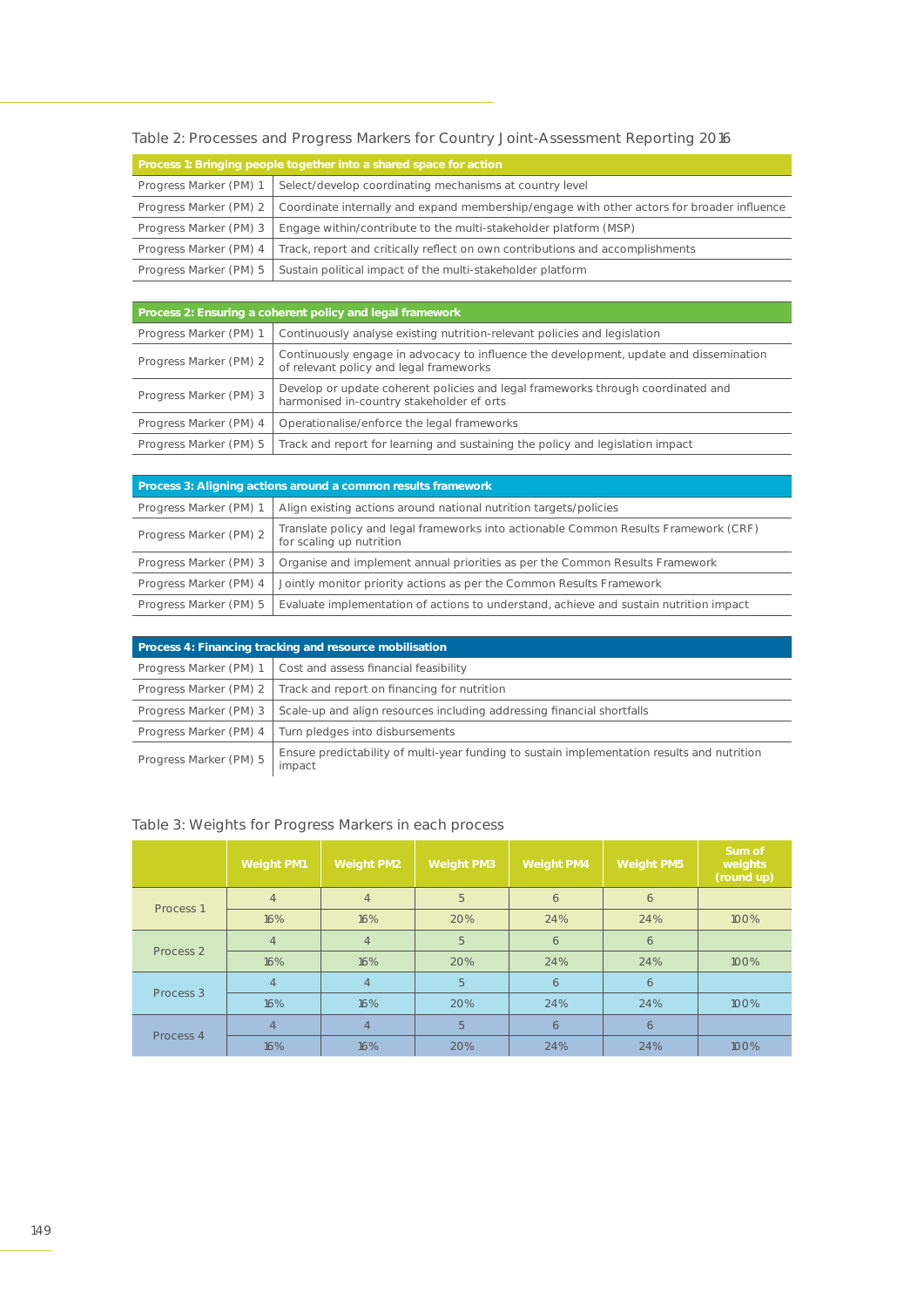| <b>Element</b> | What is considered?                                                                                                                                                                                                                                                                  | Who Undertakes this work?                                                                                                                                                                                                                                                                                                                                                                                                                                                                                                               | Timing of assessment?                                                                                                                                                                                                           |  |  |
|----------------|--------------------------------------------------------------------------------------------------------------------------------------------------------------------------------------------------------------------------------------------------------------------------------------|-----------------------------------------------------------------------------------------------------------------------------------------------------------------------------------------------------------------------------------------------------------------------------------------------------------------------------------------------------------------------------------------------------------------------------------------------------------------------------------------------------------------------------------------|---------------------------------------------------------------------------------------------------------------------------------------------------------------------------------------------------------------------------------|--|--|
| Impact         | Targets have been established by<br>the 2012 World Health Assembly.<br>Data are needed to enable<br>the assessment of progress in<br>relation to the targets (such<br>Average annual rates of reduction<br>in stunting prevalence among<br>children less than five years of<br>age). | Data are collected, analysed<br>and interpreted by authorities<br>within countries using standard<br>procedures (Demographic and<br>Health Surveys, for example)                                                                                                                                                                                                                                                                                                                                                                        | The intervals between<br>assessments are agreed in<br>countries: Stakeholders in<br>SUN Movement seek to increase<br>frequency of impact assessments<br>through the planned National<br>Information Platforms for<br>Nutrition. |  |  |
| Outcome        | Four specific processes are being<br>advanced within SUN Movement<br>Countries: these reflect the<br>SUN Movement's four strategic<br>objectives. Progress is assessed<br>using a set of 'progress markers'<br>for each process.                                                     | In 2012 and 2013 - undertaken by<br>the SUN Movement Secretariat<br>(SMS) using data on progress<br>from government focal points in<br>SUN Countries: validated by them<br>before reporting.<br>By 2014, 37 <sup>33</sup> of the 41 countries<br>who joined the Movement before<br>September 2013 undertook their<br>assessments <sup>3</sup><br>The SMS undertook baseline<br>assessments for 10 <sup>35</sup> newly-joined<br><b>SUN Countries.</b><br>Scores from the assessments are<br>analysed by the SMS with support<br>of MDF. | Annually                                                                                                                                                                                                                        |  |  |
| <b>Outputs</b> | Variables used to monitor<br>the performance of the SUN<br>Movement Secretariat are made<br>explicit in its logical framework.                                                                                                                                                       | The SUN Movement Secretariat<br>reporting on its activities.                                                                                                                                                                                                                                                                                                                                                                                                                                                                            | Annually                                                                                                                                                                                                                        |  |  |

Table 4: Elements of the SUN Monitoring and Evaluation (M&E) Framework



<sup>&</sup>lt;sup>33</sup> Bangladesh, Benin, Burkina Faso, Burundi, Cameroun, Chad, Congo (DRC), Cote D'Ivoire, El Salvador, Ethiopia, Ghana, Guatemala, Guinea, Haiti, Indonesia, Kenya, Kyrgyzstan, Lao PDR, Madagascar, Malawi, Mali, Mauritania, Mozambique, Myanmar, Namibia, Nepal, Niger, Nigeria, Pakistan, Peru, Rwanda, Senegal, Sierra Leone, Sri Lanka, Tanzania, the Gambia, Uganda, Yemen, Zambia, Zimbabwe.

34 The SMS undertook assessments for three countries that were not able to conduct the assessments themselves within the time-frame for reporting: Ethiopia, Zambia and Sri Lanka.

35 Comoros, Congo, Costa Rica, Guinea-Bissau, Liberia, South Sudan, Swaziland, Tajikistan, Togo and Vietnam.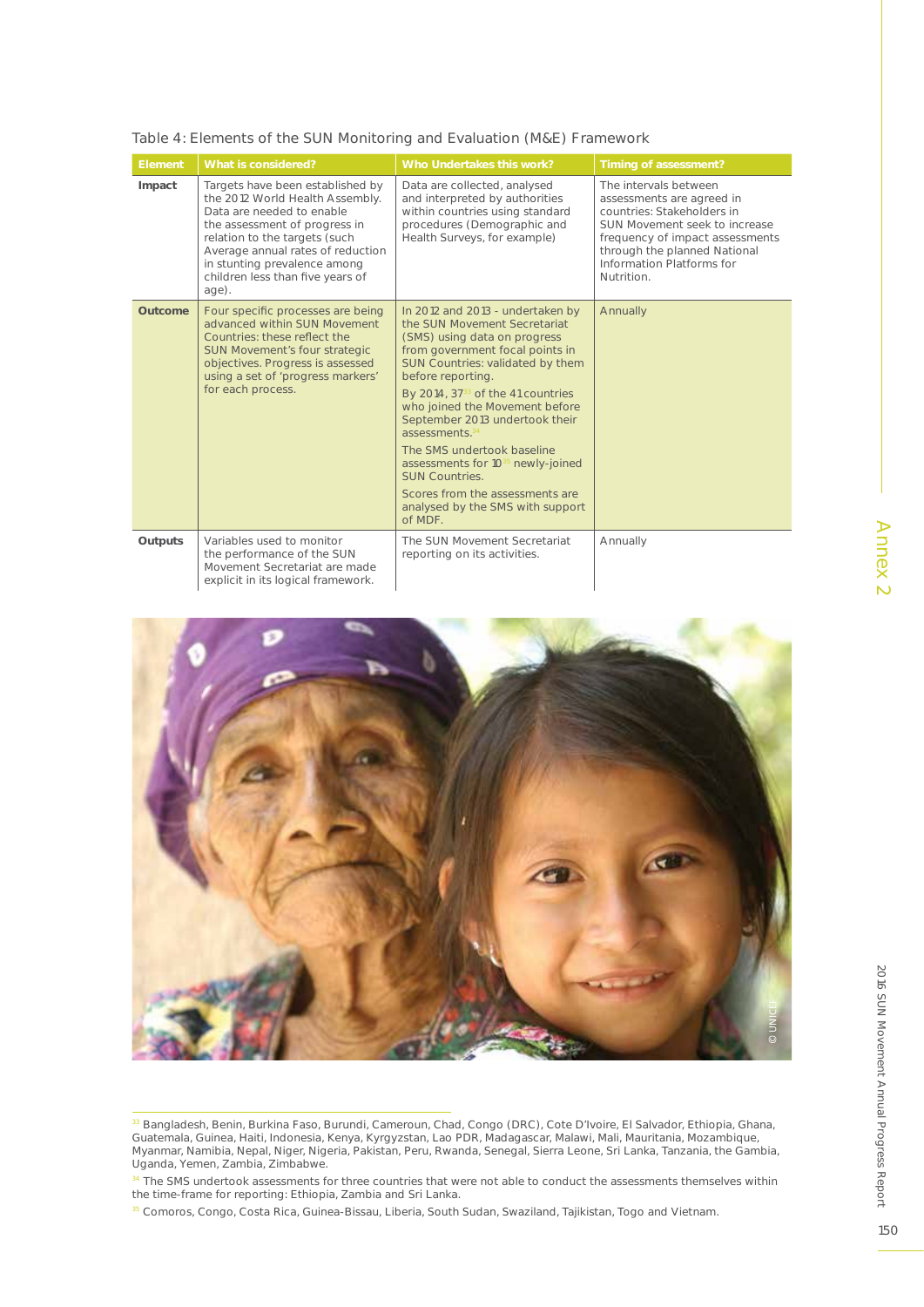## Technical note on the statistics presented in the 2016 SUN Movement Annual Progress Report – Definition of data and indicators

|                    | Indicator                                | <b>Definition</b>                                                                                                                                                                                                                                                                                    | <b>WHA Target</b>                                                                             |
|--------------------|------------------------------------------|------------------------------------------------------------------------------------------------------------------------------------------------------------------------------------------------------------------------------------------------------------------------------------------------------|-----------------------------------------------------------------------------------------------|
|                    | Low Birth<br>Weight                      | Percentage of live births that weighed less than 2,500 grams<br>at birth.                                                                                                                                                                                                                            | 30% reduction in low birth weight by<br>2025.                                                 |
| Δ                  | 0-5 Months<br>Exclusive<br>Breastfeeding | Percentage of infants 0-5 months who are exclusively<br>breastfed.                                                                                                                                                                                                                                   | Increase exclusive breastfeeding rate<br>in the first 6 months up to at least<br>50% by 2025. |
|                    | Under Five<br>Stunting                   | Percentage of children 0-59 months who are below minus<br>two (moderate and severe) and below minus three (severe)<br>standard deviations from median height for age of the WHO<br>Child Growth Standards.                                                                                           | 40% reduction in the number of<br>children under 5 who are stunted by<br>2025.                |
|                    | <b>Under Five</b><br>Wasting             | Percentage of children 0-59 months who are below minus<br>two (moderate and severe) and below minus three (severe)<br>standard deviations from median weight for height of the<br>WHO Child Growth Standards.                                                                                        | Reduce and maintain childhood<br>wasting to less than 5% by 2025.                             |
|                    | Under Five<br>Overweight                 | Percentage of children 0-59 months who are above two<br>(moderate and severe) standard deviations from median<br>weight for age of the WHO Child Growth Standards.                                                                                                                                   | No increase in childhood overweight<br>through 2025.                                          |
|                    | Anaemia <sup>36</sup>                    | Proportion of non-pregnant women in reproductive age (age<br>15-49 years) with a Hb concentration of <120 g/L at sea level.                                                                                                                                                                          | 50% reduction of anaemia in women<br>of reproductive age.                                     |
|                    | Adult<br>diabetes                        | Age-standardized prevalence of raised blood glucose/<br>diabetes among persons aged 18+ years (defined as fasting<br>plasma glucose concentration ≥ 7.0 mmol/l (126 mg/dl) or on<br>medication for raised blood glucose).                                                                            |                                                                                               |
| $\dot{\mathbf{z}}$ | Adolescent<br>overweight<br>and obesity  | Prevalence of overweight and obesity in adolescents (defined<br>according to the WHO growth reference for school- aged<br>children and adolescents, overweight - one standard deviation<br>body mass index for age and sex, and obese - two standard<br>deviations body mass index for age and sex). | NCD Target 7. Halt the rise in diabetes<br>& obesity.                                         |
|                    | Adult<br>overweight<br>and obesity       | Age-standardised prevalence of overweight and obesity in<br>persons aged 18+ years (defined as body mass index $\geq$ 25<br>kg/m <sup>2</sup> for overweight and body mass index $\geq$ 30 kg/m <sup>2</sup> for<br>obesity).                                                                        |                                                                                               |

### Notes:

1) Methodologies and underlying processes for the UNICEF-WHO- World Bank joint estimates are outlined in the 2012 Joint Child Malnutrition Estimates, further updated with the 2013 release. Nationally representative anthropometry estimates, following the vetting process by each agency and once collectively agreed upon, are included in the regularly updated joint dataset.

2) In an effort to maintain a consistent time series of internationally comparable anthropometric data, part of this harmonisation process for calculating regional and global averages and conducting trend analyses requires all anthropometric-related prevalence estimates to be recalculated using a standard algorithm. This algorithm was programmed into the WHO Anthro software and macros, reviewed by MEASURE DHS13 and UNICEF. In addition, other institutions (e.g. US CDC) have incorporated the standard algorithm in their nutritional survey analytic process. In countries where the anthropometric data are collected as part of a Demographic and Health Survey (DHS) or Multiple Indicator Cluster Survey (MICS), either the raw data are publicly available and/or the survey data processing programs already incorporate the WHO algorithm. In countries where anthropometric data are collected by a national nutrition survey (or another type of survey) that are analysed using a different algorithm, a re-calculation of anthropometryrelated prevalence is often necessary in order to make estimates comparable across countries and over time.

### **Data sources**

The primary sources of nutrition indicators are the published national household surveys such as the Demographic and Health Survey (DHS) and Multiple Indicator Cluster Survey (MICS). In the absence of recently released DHS or MICS reports, national-level Standardized Monitoring and Assessment of Relief and Transition (SMART) surveys and other national surveys are utilised if they are endorsed by the UNICEF, WHO, and the World Bank Joint Malnutrition Estimates group.

<sup>36</sup> Based on estimates on the Global Prevalence of Anaemia in 2011, WHO, 2015, Geneva, available at: http://www.who.int/nutrition/events/2012\_proposed\_globaltargets\_backgroundpaper.pdf.